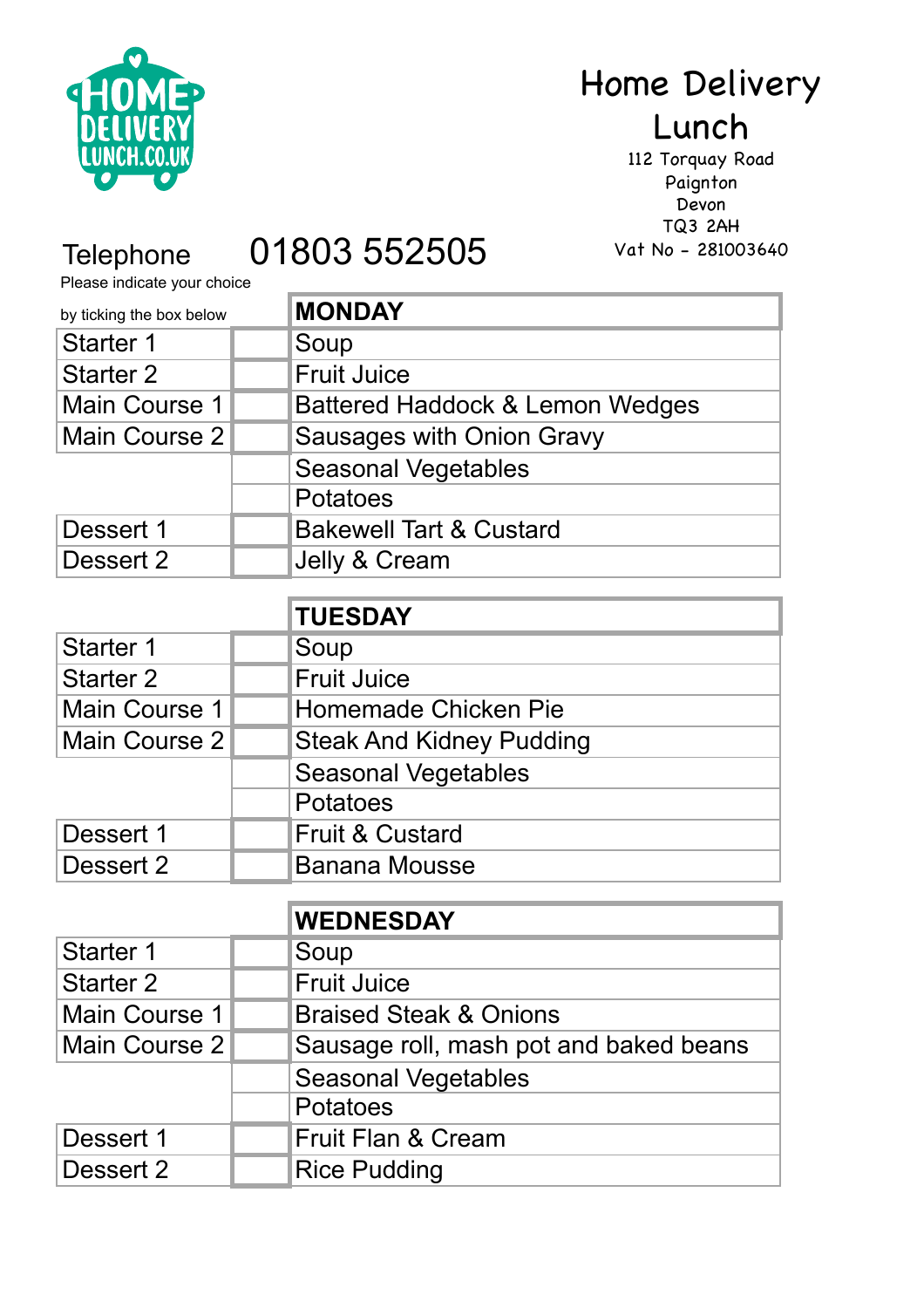| WEEK 1               | 01803 552505                         |
|----------------------|--------------------------------------|
|                      | <b>THURSDAY</b>                      |
| Starter 1            | Soup                                 |
| <b>Starter 2</b>     | <b>Fruit Juice</b>                   |
| Main Course 1        | Shepherds Pie & Gravy (lamb)         |
| <b>Main Course 2</b> | Toad in the Hole                     |
|                      | <b>Seasonal Vegetables</b>           |
|                      | <b>Potatoes</b>                      |
| Dessert 1            | <b>Trifle</b>                        |
| Dessert 2            | Jam Doughnuts                        |
|                      | <b>FRIDAY</b>                        |
| Starter 1            | Soup                                 |
| <b>Starter 2</b>     | <b>Fruit Juice</b>                   |
| Main Course 1        | <b>Chicken Chasseur</b>              |
| <b>Main Course 2</b> | Liver Onions & Bacon                 |
|                      | <b>Seasonal Vegetables</b>           |
|                      | Potatoes                             |
| Dessert 1            | Jam Sponge & custard                 |
| Dessert 2            | <b>Tinned Fruit</b>                  |
|                      | <b>SATURDAY</b>                      |
| <b>Starter 1</b>     | Soup                                 |
| <b>Starter 2</b>     | <b>Fruit Juice</b>                   |
| Main Course 1        | Roast Beef & Yorkshire Pudding       |
| Main Course 2        | Spaghetti Bolognaisse & garlic Slice |
|                      | <b>Seasonal Vegetables</b>           |
|                      | <b>Roast Potatoes</b>                |
| Dessert 1            | Bread & Butter Pudding & Custard     |
| Dessert 2            | <b>Chocolate Mousse</b>              |
|                      | <b>SUNDAY</b>                        |
| Starter 1            | Soup                                 |
| <b>Starter 2</b>     | <b>Fruit Juice</b>                   |
| Main Course 1        | Roast Beef & Yorkshire Pudding       |
| <b>Main Course 2</b> | Roast Turkey & Stuffing              |
|                      | <b>Seasonal Vegetables</b>           |
|                      | <b>Potatoes</b>                      |
| Dessert 1            | Apple and custard                    |
| Dessert 2            | <b>Cheese and Biscuits</b>           |

Roast Chicken or Salad Available every day on request. Steamed Fish will be available on Tuesday,Wednesday,Thursday & Friday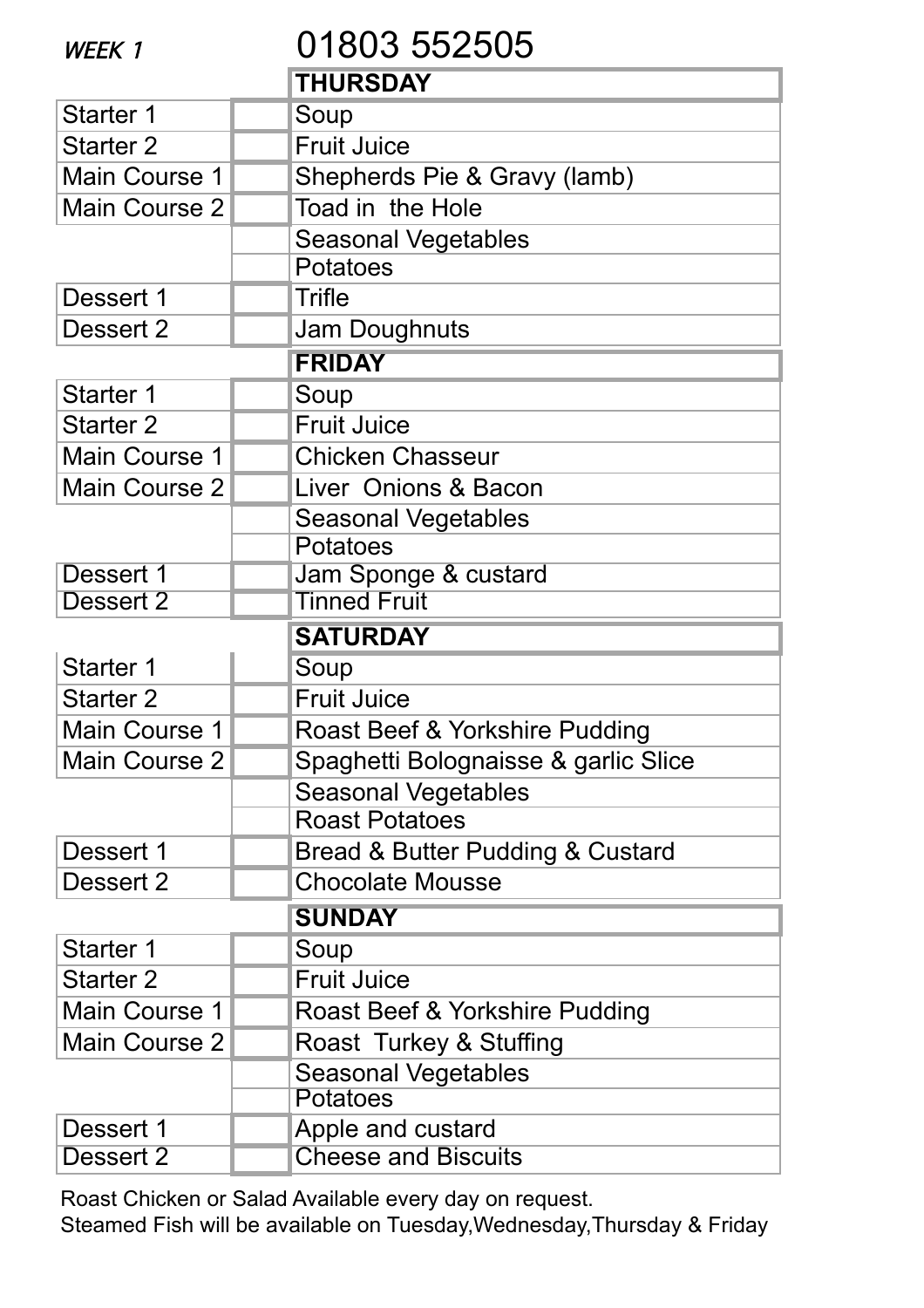

### Home Delivery Lunch

112 Torquay Road Paignton Devon TQ3 2AH Vat No - 281003640

Please indicate your choice

## Telephone 01803 552505

| by ticking the box below | <b>MONDAY</b>                         |
|--------------------------|---------------------------------------|
| <b>Starter 1</b>         | Soup                                  |
| <b>Starter 2</b>         | <b>Fruit Juice</b>                    |
| Main Course 1            | <b>Battered Cod with Lemon Wedges</b> |
| <b>Main Course 2</b>     | <b>Boiled Ham with Parsley Sauce</b>  |
|                          | Seasonal vegetables                   |
|                          | <b>Potatoes</b>                       |
| Dessert 1                | Pears and Rice Pudding (cold)         |
| Dessert 2                | Chocolate pudding & vanilla Sauce     |
|                          |                                       |
|                          | <b>TUESDAY</b>                        |
| <b>Starter 1</b>         | Soup                                  |
| <b>Starter 2</b>         | <b>Fruit Juice</b>                    |
| Main Course 1            | <b>Beef Stew and Dumpling</b>         |
| <b>Main Course 2</b>     | Chicken and Vegetable Hot pot         |
|                          | Seasonal vegetables                   |
|                          | Potatoes                              |
| Dessert 1                | <b>Rhubarb Crumble &amp; Custard</b>  |
| Dessert 2                | Strawberry cheese cake                |
|                          | <b>WEDNESDAY</b>                      |
| <b>Starter 1</b>         | Soup                                  |
| <b>Starter 2</b>         | <b>Fruit Juice</b>                    |
| Main Course 1            | Pork Steak & Apple Sauce              |
| Main Course 2            | <b>Trawlermans Fish Pie</b>           |
|                          | Seasonal vegetables                   |
|                          | potatoes                              |
| Dessert 1                | Black Berry & Almond Sponge & Custard |
| Dessert 2                | Fruit Filled Meringue Nest & Cream    |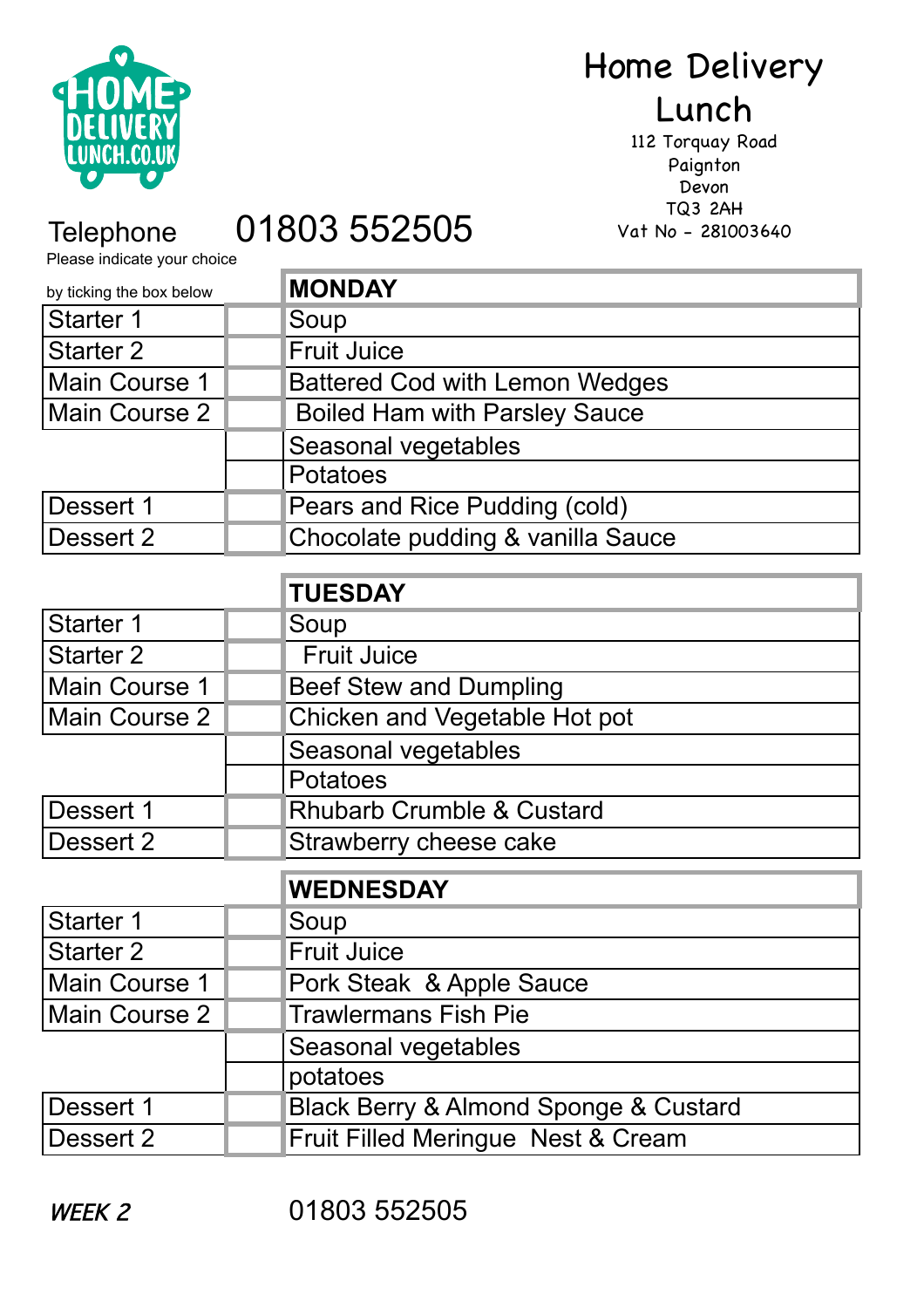|                        | <b>THURSDAY</b>                                   |
|------------------------|---------------------------------------------------|
| <b>Starter 1</b>       | Soup                                              |
| <b>Starter 2</b>       | <b>Fruit Juice</b>                                |
| Main Course 1          | Roast Chicken & Stuffing                          |
| Main Course 2          | Beef Curry & Rice                                 |
|                        | <b>Seasonal Vegetables</b>                        |
|                        | <b>Potatoes</b>                                   |
| Dessert 1              | Lemon Sponge & Custard                            |
| Dessert 2              | Jelly & cream                                     |
|                        | <b>FRIDAY</b>                                     |
| Starter 1              | Soup                                              |
| <b>Starter 2</b>       | <b>Fruit Juice</b>                                |
| Main Course 1          | <b>Cottage Pie &amp; Gravy</b>                    |
| Main Course 2          | Pork Faggots                                      |
|                        | <b>Seasonal Vegetables</b>                        |
|                        | Potatoes                                          |
| Dessert 1              | <b>Trifle &amp; Cream</b>                         |
| Dessert 2              | <b>Rice Pudding</b>                               |
|                        |                                                   |
|                        | <b>SATURDAY</b>                                   |
| Starter 1              | Soup                                              |
| <b>Starter 2</b>       | <b>Fruit Juice</b>                                |
| Main Course 1          | Roast Turkey & Stuffing                           |
| Main Course 2          | <b>Sausage Casserole</b>                          |
|                        | <b>Seasonal Vegetables</b>                        |
|                        | <b>Potatoes</b>                                   |
| Dessert 1              | Apple & Sultana Crumble                           |
| Dessert 2              | <b>Strawberry Mousse</b>                          |
|                        | <b>SUNDAY</b>                                     |
| <b>Starter 1</b>       | Soup                                              |
| <b>Starter 2</b>       | <b>Fruit Juice</b>                                |
| Main Course 1          | Roast Turkey & Stuffing                           |
| Main Course 2          | Roast Pork & Stuffing                             |
|                        | <b>Seasonal Vegatables</b>                        |
|                        | <b>Potatoes</b>                                   |
| Dessert 1<br>Dessert 2 | <b>Fruit Flan &amp; Cream</b><br>Semolina Pudding |

Roast Chicken or Salad Available every day on request.

Steamed Fish will be available on Tuesday,Wednesday,Thursday & Friday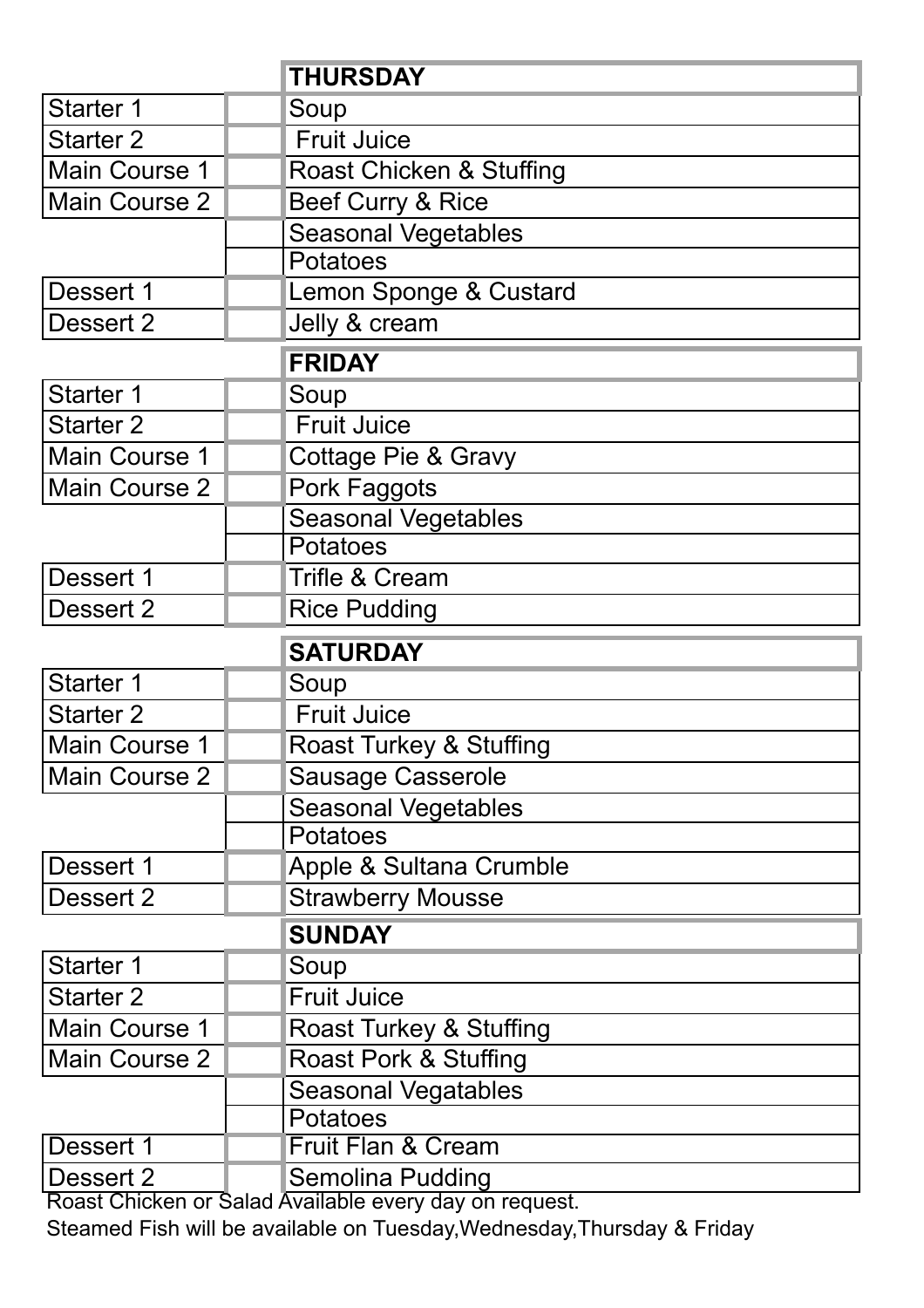

# Home Delivery

## Lunch

112 Torquay Road Paignton Devon TQ3 2AH Vat No - 281003640

# Telephone 01803 552505

.

Please indicate your choice

| by ticking the box below | <b>MONDAY</b>                    |
|--------------------------|----------------------------------|
| <b>Starter 1</b>         | Soup                             |
| <b>Starter 2</b>         | <b>Fruit Juice</b>               |
| Main Course 1            | <b>Fried Fish with Lemon</b>     |
| Main Course 2            | <b>Savory Mince</b>              |
|                          | <b>Seasonal Vegatables</b>       |
|                          | Potatoes                         |
| Dessert 1                | Sultana Sponge & Custard         |
| Dessert 2                | Friuit Jelly & Cream             |
|                          | <b>TUESDAY</b>                   |
| <b>Starter 1</b>         | soup                             |
| <b>Starter 2</b>         | fruit juice                      |
| Main Course 1            | Meat And Potatoe pie             |
| Main Course 2            | All Day Breakfast                |
|                          | seasonal Vegatables              |
|                          | Potatoes                         |
| Dessert 1                | <b>Apricots and Custard</b>      |
| Dessert 2                | <b>Cheese And Biscuits</b>       |
|                          |                                  |
|                          | <b>WEDNESDAY</b>                 |
| Starter 1                | Soup                             |
| <b>Starter 2</b>         | <b>Fruit Juice</b>               |
| Main Course 1            | Roast Chicken                    |
| Main Course 2            | Scampi                           |
|                          | Seasonal veg                     |
|                          | <b>Potatoes</b>                  |
| Dessert 1                | <b>Fruit Crumble and Custard</b> |
| Dessert 2                | <b>Strawberry Whip</b>           |
|                          |                                  |

WEEK 3 01803 552505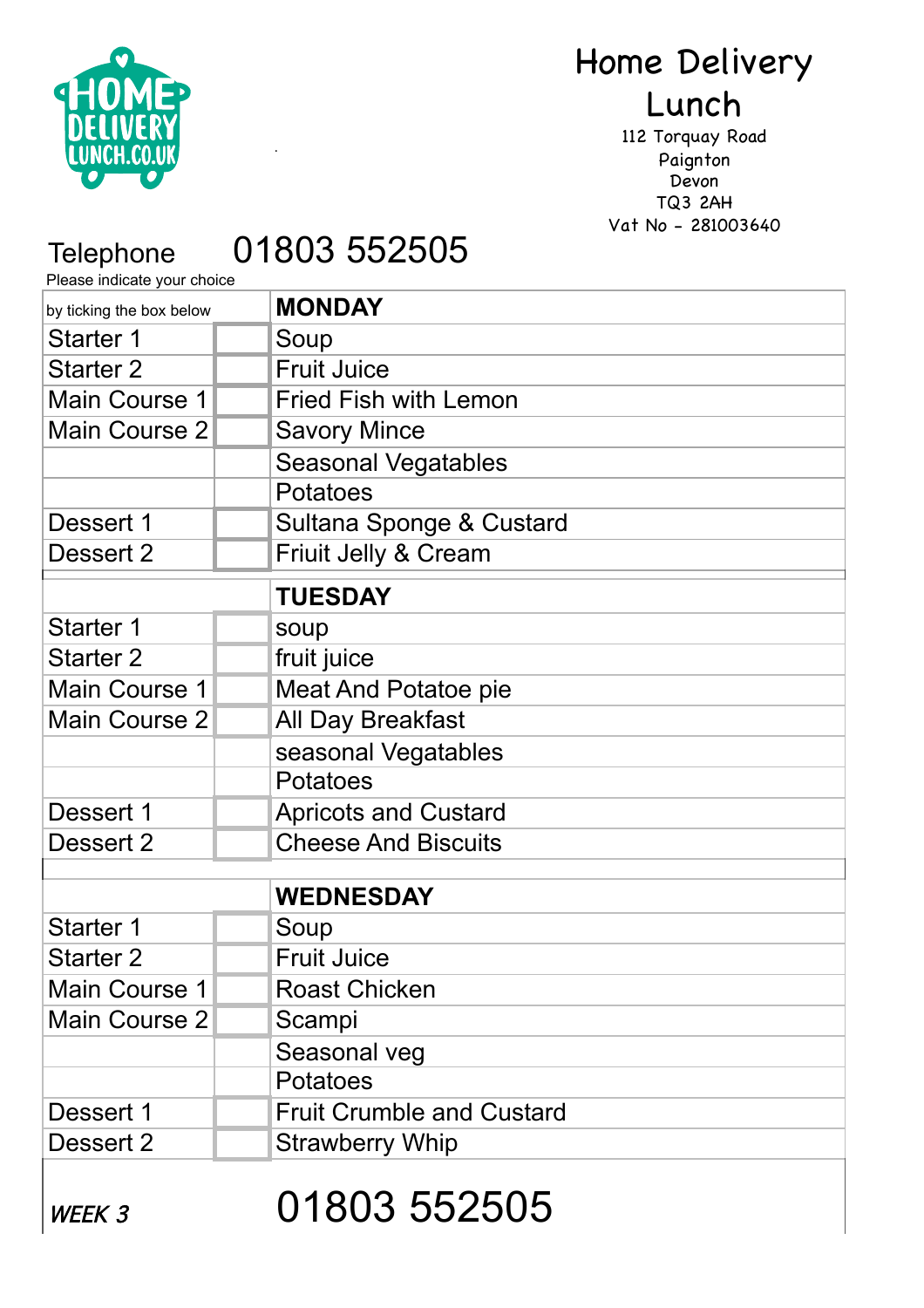|                      | <b>THURSDAY</b>                                                                                                                   |
|----------------------|-----------------------------------------------------------------------------------------------------------------------------------|
| <b>Starter 1</b>     | Soup                                                                                                                              |
| <b>Starter 2</b>     | <b>Fruit Juice</b>                                                                                                                |
| Main Course 1        | Cheesy Cottage Pie & Gravy                                                                                                        |
| <b>Main Course 2</b> | Pork & Cider Casserole                                                                                                            |
|                      | <b>Seasonal Vegetables</b>                                                                                                        |
|                      | Potatoes                                                                                                                          |
| Dessert 1            | <b>Triffle &amp; Cream</b>                                                                                                        |
| Dessert 2            | Semolina Pudding                                                                                                                  |
|                      | <b>FRIDAY</b>                                                                                                                     |
| Starter 1            | Soup                                                                                                                              |
| <b>Starter 2</b>     | <b>Fruit Juice</b>                                                                                                                |
| Main Course 1        | <b>Gammon &amp; Parsley Sauce</b>                                                                                                 |
| <b>Main Course 2</b> | <b>Cornish Pasty with Gravy</b>                                                                                                   |
|                      | <b>Seasonal Vegetables</b>                                                                                                        |
|                      | Potatoes                                                                                                                          |
| Dessert 1            | Syrup Sponge & Custard                                                                                                            |
| Dessert 2            | Chocolate Blancmange & Cream                                                                                                      |
|                      | <b>SATURDAY</b>                                                                                                                   |
| Starter 1            | Soup                                                                                                                              |
| <b>Starter 2</b>     | <b>Fruit Juice</b>                                                                                                                |
| <b>Main Course 1</b> | Roast Beef & Yorkshire Pudding                                                                                                    |
| <b>Main Course 2</b> | <b>Prawn Salad</b>                                                                                                                |
|                      | <b>Seasonal Vegetables</b>                                                                                                        |
|                      | <b>Roast Potatoes</b>                                                                                                             |
| Dessert 1            | <b>Fruit Flan &amp; Cream</b>                                                                                                     |
| Dessert 2            | <b>Rice Pudding</b>                                                                                                               |
|                      | <b>SUNDAY</b>                                                                                                                     |
| Starter 1            | Soup                                                                                                                              |
| <b>Starter 2</b>     | <b>Fruit Juice</b>                                                                                                                |
| <b>Main Course 1</b> | Roast Beef & Yorkshire Pudding                                                                                                    |
| <b>Main Course 2</b> | Roast Chicken & Seasoning                                                                                                         |
|                      | <b>Seasonal Vegetables</b>                                                                                                        |
|                      | Potatoes                                                                                                                          |
| Dessert 1            | <b>Apple Crumble &amp; Custard</b>                                                                                                |
| Dessert 2            | Jelly & Cream                                                                                                                     |
|                      | Roast Chicken or Salad Available every day on request.<br>Steamed Fish will be available on Tuesday, Wednesday, Thursday & Friday |
|                      |                                                                                                                                   |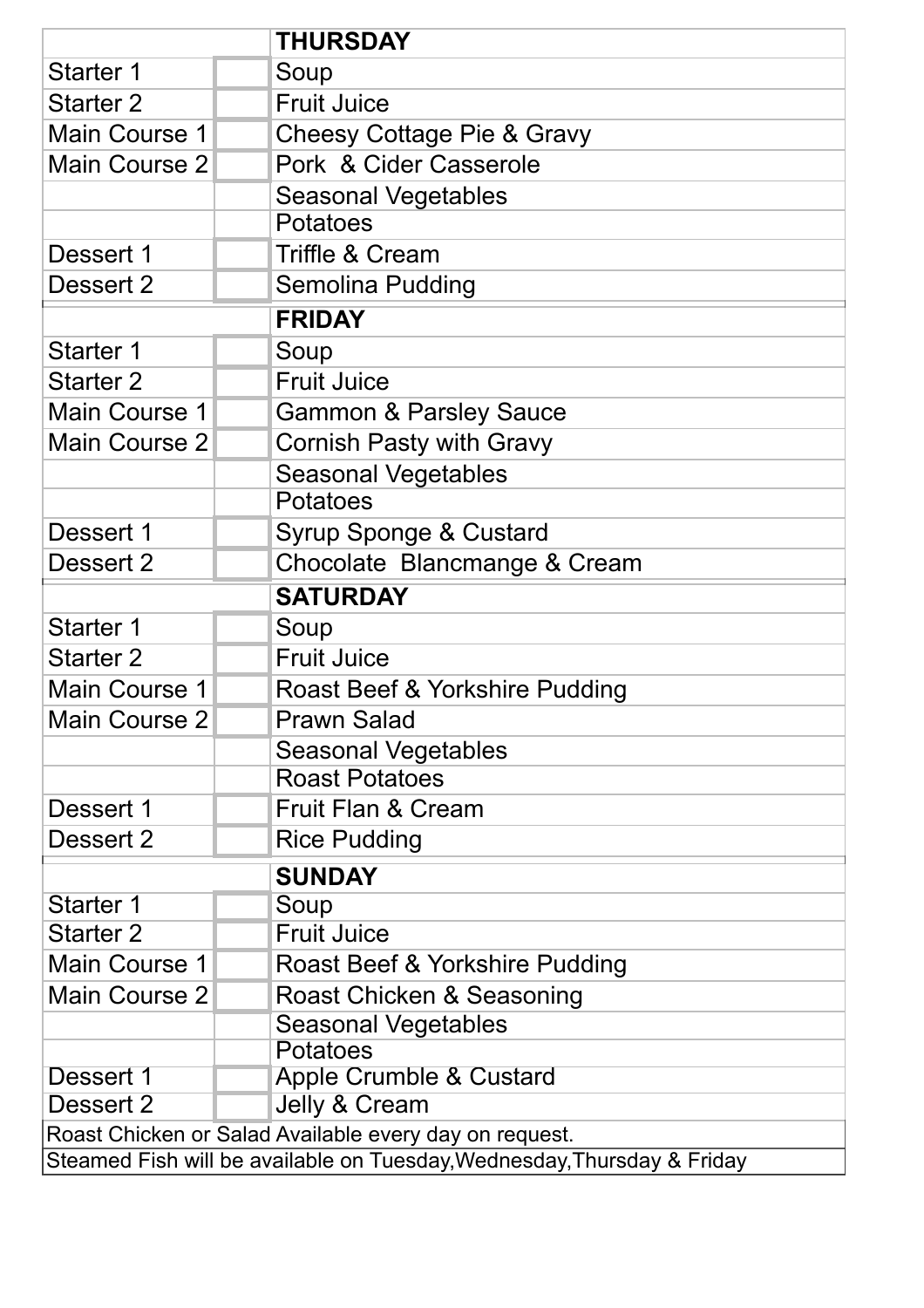

# Home Delivery Lunch

112 Torquay Road Paignton Devon TQ3 2AH Vat No - 281003640

#### **Please indicate your choice** Telephone 01803 552505

.

**MONDAY**  Starter 1 | Soup Starter 2 | Fruit Juice Main Course 1 | | Battered Cod & Lemon Wedge Main Course 2 | | Lamb Hot Pot / Sliced Potatoes Seasonal Vegetables Potatoes Dessert 1 | Steamed Marmalade Ginger Sponge & Custard Dessert 2 | Yoghurt **TUESDAY**  Starter 1 | Soup Starter 2 | Fruit Juice Main Course 1 Pork Steaks & Apple Sauce Main Course 2 | Turkey Curry With Boiled Rice Seasonal Vegetables Potatoes Dessert 1 | Chocolate Brownie & Chocolate Sauce Dessert 2 | Fruit Jelly & Cream **WEDNESDAY** Starter 1 | Soup Starter 2 | Fruit Juice Main Course  $1$  Steak pudding & gravy Main Course 2 | Corned beef salad Seasonal Vegetables Potatoes Dessert 1 | | | | Apricot sponge and Custard Dessert 2 | Chocolate Mousse by ticking the box below